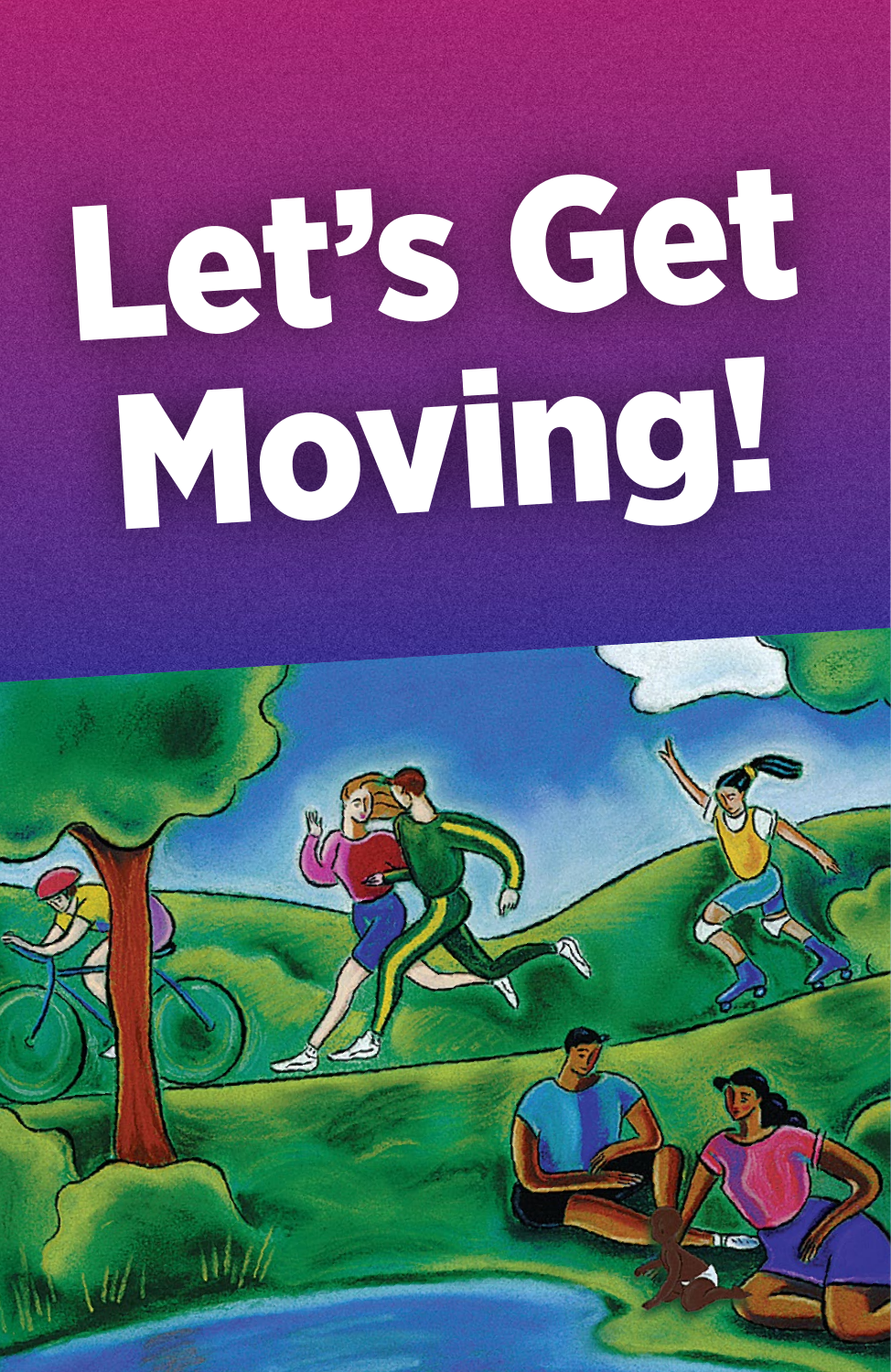## Exercise is an important part of being healthy and is very good for you!

### **During Pregnancy**

- Less chance of gestational diabetes
- Less back pain
- Shorter labor
- **Less chance of cesarean section**
- **Quicker postpartum recovery**
- **Easier weight control**
- 





#### Better overall feeling **As a Lifestyle Prevention of:**

- Heart disease
- **Diabetes**
- **Depression**
- **S** Osteoporosis
- High blood pressure
- **D**besity

#### **For Children**

- **Develop early, a habit of being physically active**
- Promote healthy growth
- **Control weight**
- **Avoid laziness**
- **Improve mental alertness**



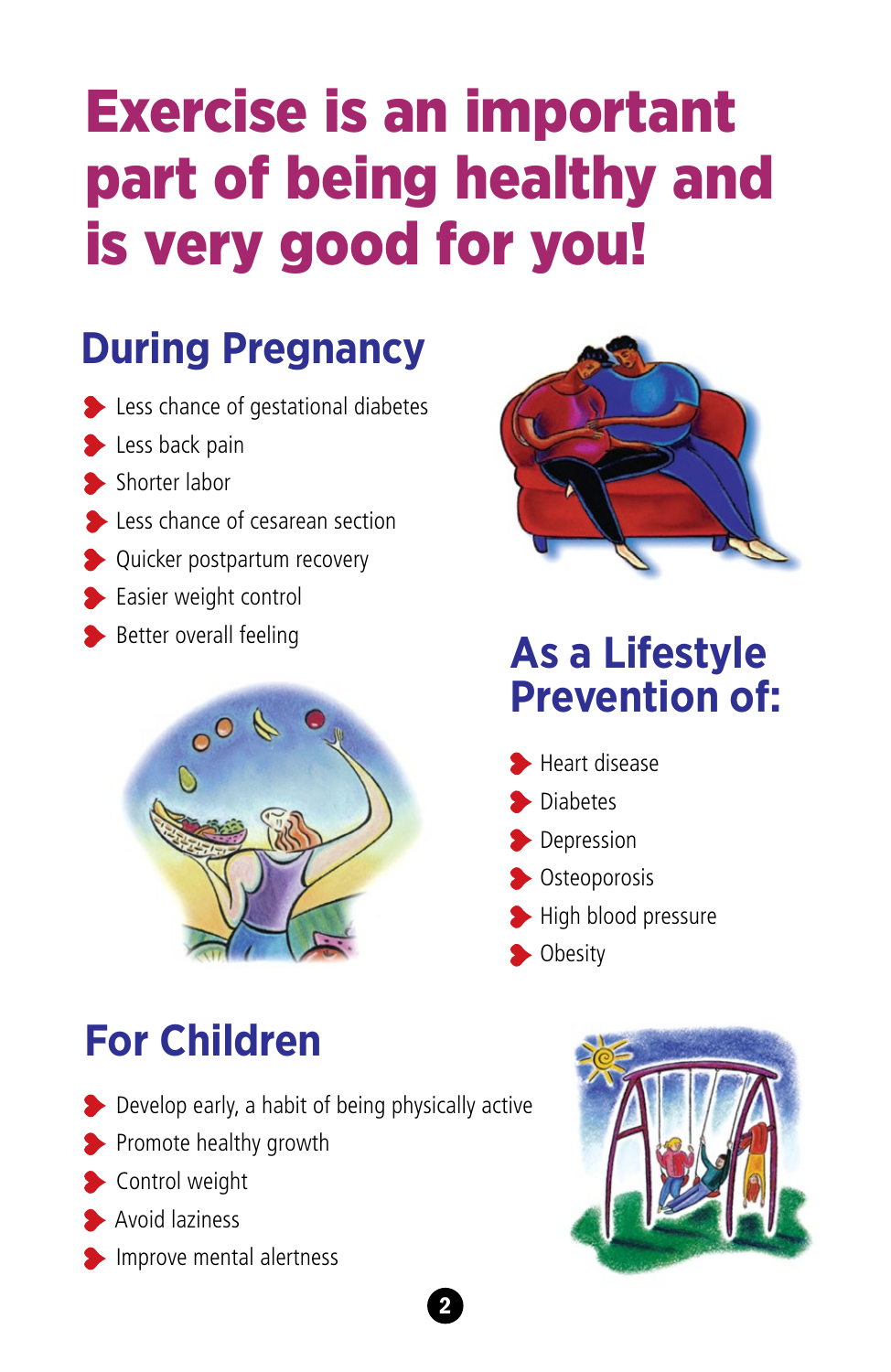#### **There are many types of safe, fun and inexpensive exercise.**

Some examples are:

- Walking Biking
- Swimming
- **Aerobics**
- **Resistance training**
- Floor exercises:



side leg lifts, front leg lifts, back leg lifts, stomach crunches (do not do these exercises after the first trimester), arm curls and arm lifts

#### **You can use many household items to provide resistance or weight for you—**

- A can of soup or other canned food
- A bag of dry beans
- A plastic jug full of sand or water

#### **Other things you can do every day to get more exercise include:**



- Parking farther away from stores
- Using the stairs instead of the elevator
- Walking to visit friends instead of driving

For your health, try to be active at least 30 minutes a day. If you don't have time to walk for 30 minutes, try to go for 10 minutes, three times a day. You'll see the difference it makes!

3